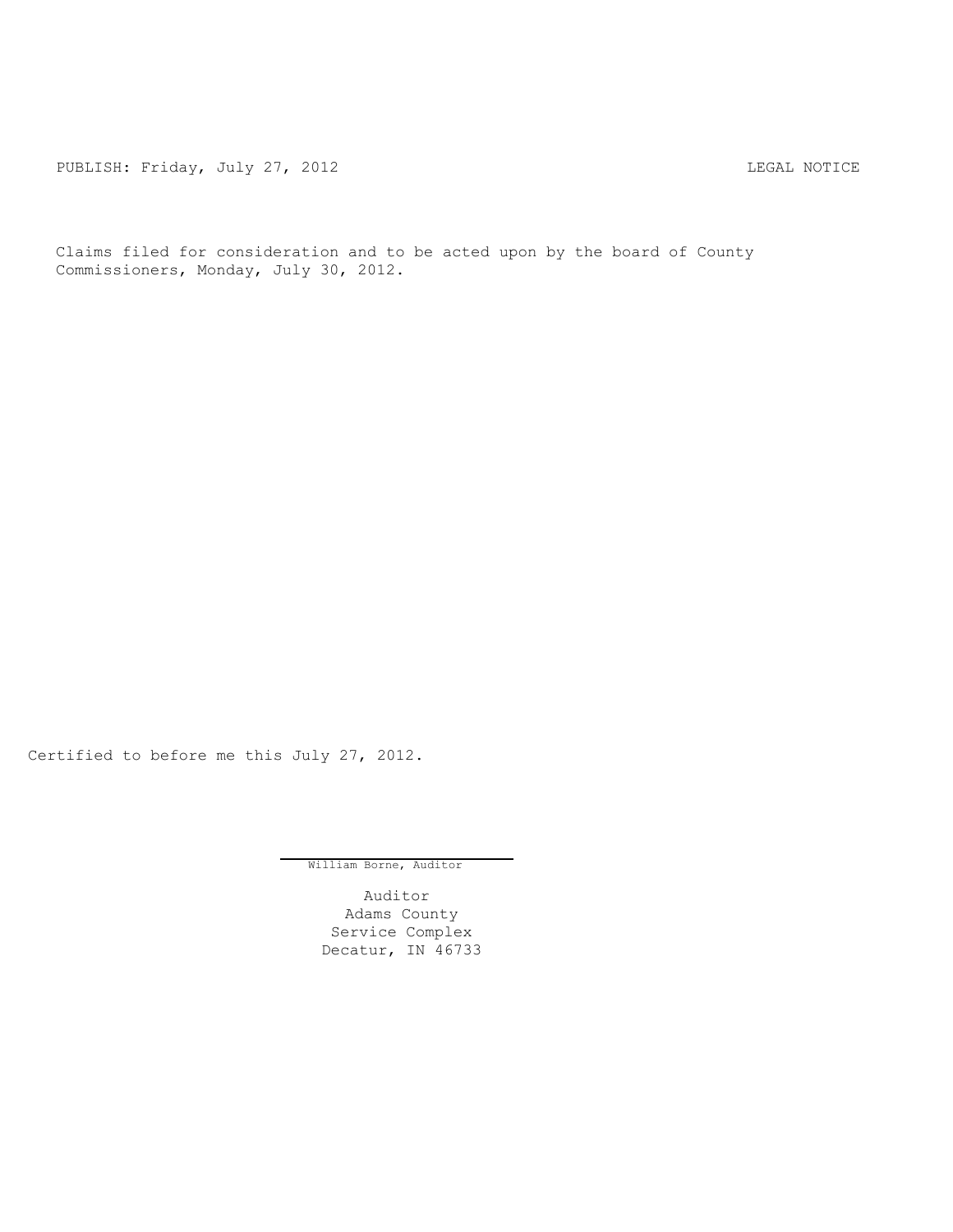

## **Claims Docket for Newspaper Adams County, Indiana**

## For Period: **6/19/2012** to **7/9/2012**

*313 W. Jefferson St. Decatur, IN 46733 (219) 724-2600*

## Date Claims to be Paid: **7/30/2012**

| <b>Vendor</b>                          | <b>Amount</b> | <b>Vendor</b>                 | <b>Amount</b> |
|----------------------------------------|---------------|-------------------------------|---------------|
| <b>Adams Memorial Hospital</b>         | 52.88         | <b>Adams County Treasurer</b> | 34.31         |
| <b>AIT Laboratories</b>                | 540.00        | Indiana Michigan Power        | 10,706.68     |
| Baker And Sons Plumbing &              | 458.80        | Berne Ready Mix               | 40.88         |
| Berne Tri-Weekly News                  | 18.00         | Hoosier Blue Flame            | 104.50        |
| Butler, Fairman, & Seufer              | 6,519.00      | Bowers, Charles               | 2,333.33      |
| <b>Chet's Pest Control</b>             | 120.00        | Cintas Location #338          | 49.19         |
| City Of Decatur                        | 1,600.61      | Decatur True Value            | 9.38          |
| <b>Complete Printing Service</b>       | 2,007.90      | Craigville Telephone Comp     | 119.00        |
| Sigworth, Darrell W.                   | 44.49         | Decatur Chamber Of Commer     | 100.00        |
| Decatur Daily Democrat                 | 79.39         | <b>Decatur Postmaster</b>     | 190.00        |
| Douglas L. Bauman                      | 177.20        | Erie Haven                    | 733.00        |
| Gordon Food Service                    | 4,921.71      | Grimm's Auto                  | 697.21        |
| Haggard-Sefton & Hirschy               | 600.00        | Hilty Engine Service          | 17.39         |
| Imaging Office Systems, I              | 827.80        | Indiana State Police Trai     | 139.00        |
| J & K Communications                   | 75.75         | J & L. Manufacturing & Fa     | 204.40        |
| Janitors Supply Company                | 162.01        | K-Mart                        | 324.90        |
| Kiess Electric                         | 57.90         | Legal Directories Publish     | 7.75          |
| Lehman Feed Mill                       | 3,283.00      | Cook, Leslie                  | 132.00        |
| Maumee River Basin Commis              | 11,272.00     | Meshberger Brothers Stone     | 19,946.03     |
| Monroe Water Department                | 104.34        | Ogg, Neil                     | 79.20         |
| Nipsco                                 | 372.59        | Portland Motor Parts, Inc     | 553.97        |
| Roto-Rooter                            | 200.00        | Selking International         | 1,641.94      |
| Shifferly Dodge                        | 364.00        | Sport Form                    | 250.00        |
| St. Joseph Hospital                    | 385.00        | Stone-Street Quarries         | 37,892.55     |
| Smith, Teryl R.                        | 22.44         | Print Shop                    | 733.32        |
| Fox, Thomas E.                         | 99.44         | Top Supply Company            | 10.38         |
| Tractor Supply Credit Plan             | 183.97        | Wal-Mart / GEMB               | 122.21        |
| Ward's Sign It Shop                    | 120.00        | Waste Management Of Fort      | 443.73        |
| Welder Services, Inc.                  | 44.40         | Napa Auto Parts               | 7.49          |
| Swiss City Veterinary                  | 545.00        | CenturyLink                   | 2,466.78      |
| <b>Adams County Highway Department</b> | 2,896.11      | Timothy J. Berkshire          | 6.60          |
| <b>Purdue University</b>               | 637.12        | Waste Management              | 54.45         |
| <b>Anthony Stimpson</b>                | 2,064.78      | Universal Metalcraft, Inc.    | 575.00        |
| Tri County Excavating                  | 9,972.31      | Don Myers Plumbing            | 559.17        |
| B & K Hydraulics                       | 85.00         | Bob's Locksmith Shop          | 35.00         |
| W. A. Jones And Son                    | 34.70         | Decatur Ag Center             | 38.75         |
| Zurcher Tire, Inc.                     | 1,213.94      | Hull Brothers, Inc.           | 146.77        |
| Angie Hall                             | 132.44        | Tom Magnan/Special Needs      | 28.87         |
| Kristina Buckner                       | 19.36         | Benicomp, Inc                 | 173,672.24    |
| Great American Broadband               | 306.00        | Harvest Land Co-op            | 30,744.26     |
| Koorsen Fire and Security, Inc.        | 2,150.00      | Wal-Mart                      | 15.69         |
| Advanced Imaging Solutions, Inc.       | 34.65         | Hasler, Inc.                  | 289.50        |
| Impac                                  | 128.34        | <b>Fastenal Company</b>       | 121.61        |
| Adams County Sheriff                   | 219.00        | Waymire A. P. S., Inc.        | 127.90        |
| ERS Wireless Communications            | 7,066.78      | VoMac Trucks Sales & Service  | 89.99         |
| Michael G. Werling                     | 367.50        | Marlene Bieberich             | 16.72         |
| Troyer's                               | 2,260.24      | <b>Stanley Steemer</b>        | 250.00        |
| Kendall Electric, Inc.                 | 18.14         | Penny Eguia                   | 30.84         |
|                                        |               |                               |               |